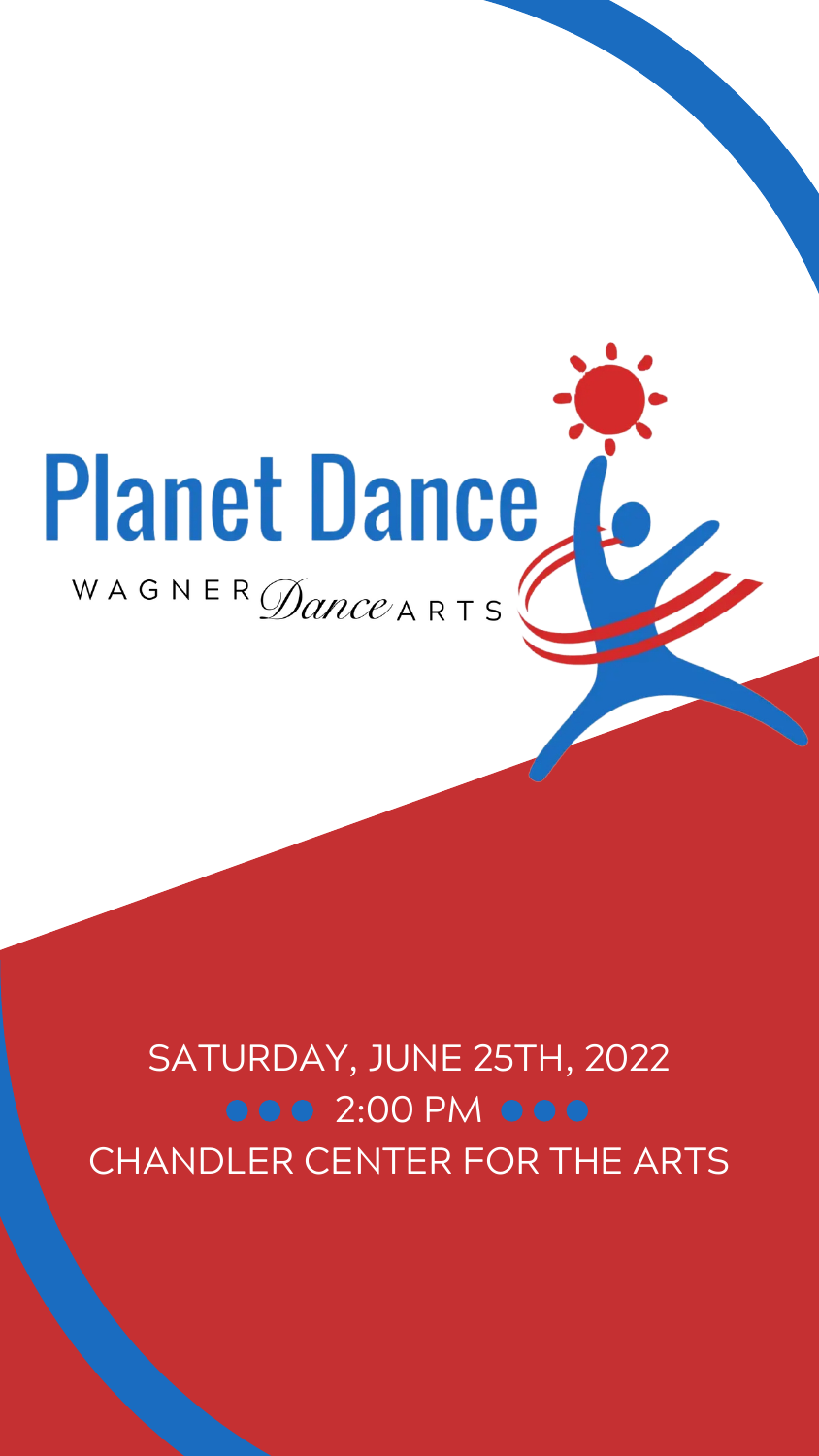# **Planet Dance**

An original production that includes everything from classic remixes, jazz, tap, hip hop, and a pinch of Daddy/Daughter. A high-energy show that provides memorable summer fun for the whole family.

# **ACT 1**

Opening Number Wonderful World Bollywood Baby Ice Ice Hot Hot Hot Jet Set Nations of the World Samurai Europa Ooh La La California

# **10-Minute Intermission**

### **ACT2**

Daddy Daughter Latin City Chicken Chow Mein Ne Se Fa Black Panther I Can Can Can Cha Cha Tap Finale

**Produced by: Wagner Dance Arts**

Artistic Director: Denise Wagner

Studio Director: Ruby Wagner

Studio Success Manager: Melanie Johnson

Teachers and Choreographers: Ray Batten, Marissa Brzozowy, Tracey Morisson-Flores, Celeste Suarez, Kimberly Yanez

> Teaching Assistants: Our Premiere Dancers

**Special Thank You to Our ROCK STAR Backstage Crew**

#### WAGNER $\bigcap$ *ance* ARTS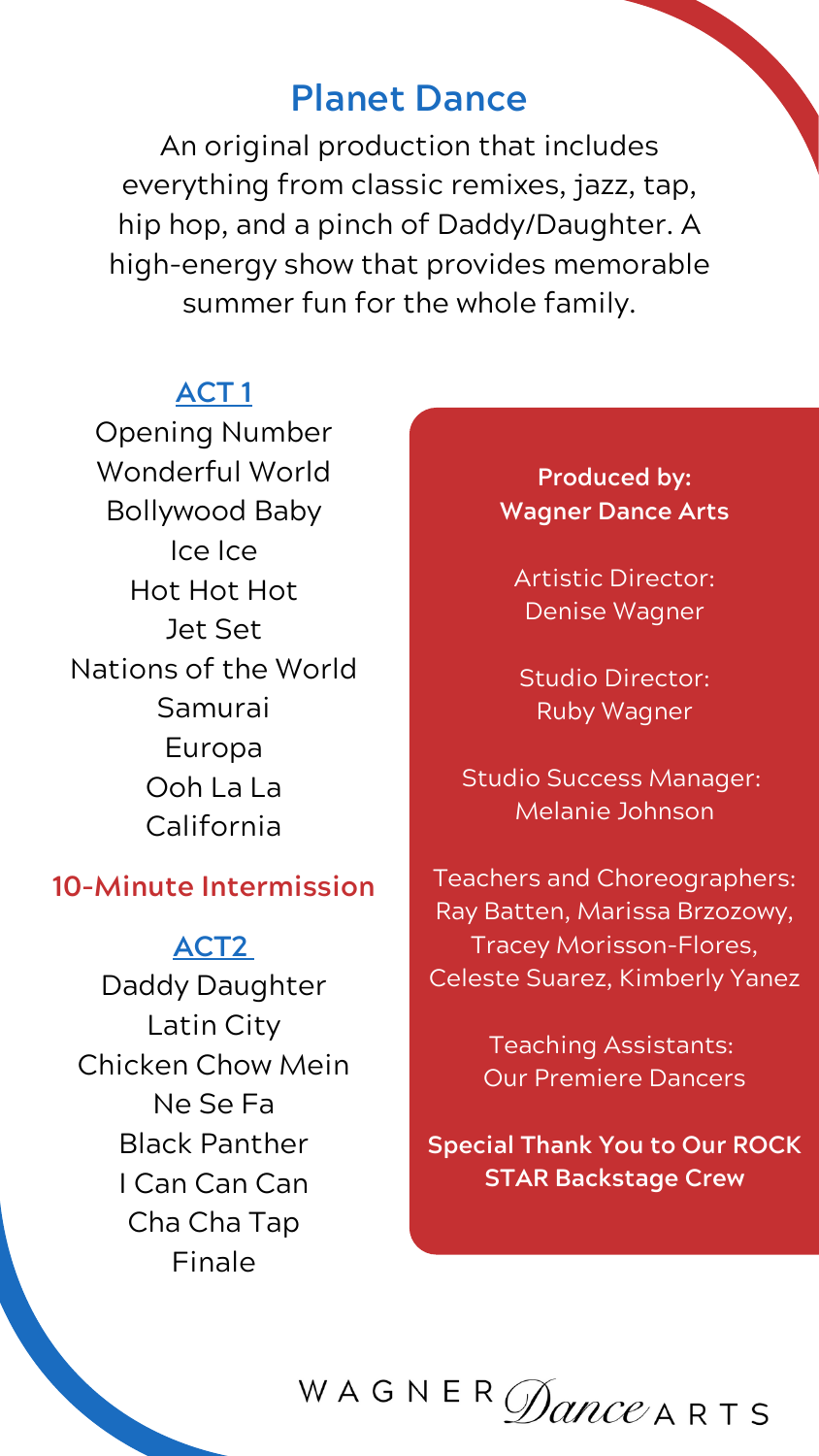# **Our Dancers**

Invite a friend when classes resume **July 11th** and get a **FREE Boutique Item** upon registration

WAGNER  $\mathscr{D}ance$  a r t s

Allen, Amina Arthur, Lucy Barroco, Alix Bray, Macie Britz, Evelyn Browning, Isabella Canuel, Sage Carrera, Triniti Carrera, Ariah Cole, Elizabeth Colvard, Izabella Constantine, Giselle Cooper, Claire Cummings, Camille Cyr-Gillan, Katyelle Daniels, Morgan Denman, Teagan Denman, Kylie Dennis, Leighton Duarte, Camila Dufern, Trinity Dufern, Joy Everhart, Lorelei Felix, Chloe Flores, Victoria Franco, Sarai Francom, Alexa Gaspar, John Henry Gaspar, Fransao Griffy, Gwenyth Guerrero, Izabella Heeder, Daniel Henry, Wyatt Hernandez, Vanessa Holt, Wendy Holt, Nicole Howell, Annika Hughes, Emma Huitron, Zaira Huitron, Astrid Jackson, Olive Jimenez, Josie Johnson, Aniya Johnson, Reagan

Reyes, Samantha Richey, Raye Ried, Cora Rivera, Skylar Rosales, June Rowell, Laiden Rudnick, Hayden Sample, Kaitlyn Schelstrate, Norah Serrano, Yaretzi Settles, Murphy Smeets, Josephine Smeets, Philip Smith, Zia Sommers, Callie Stewart, Charlee Stewart, Nicholi Swinehart, Ripley Tavernini, Sienna Terry, DeAsia Thomas, Lillyanna Thompson, MaKenzie Valles, Alicia Vasquez, Chyler Wells, Tayden Wernett, Aisling Yanez, Kennedy Yanez, Kimberly Yanez, Colton Yanez, Kiera Zavala, Luci Zavala, Clara Zavala, Gracie Zonneveld, Sawyer Zubeck, Nolan

Jones, Esterlynn Jones, Kateland Joseph, Charlie Kirk, Kelisi Larsen, Brooklyn Larsen, Scarlett Lathe, Zoey LeClaire, Aubrie Libby, Rachel Loy, Sephora Malec Oscay, Mia Marquez, Ariadni Martinez, Giselle Martinez, Ganiva McClure, Addison McGill, Jade McGraw, Sadie Melden, Grace Melgar, Viviana Mills, Navy Miramontes, Carma Montijo, Anastasia Montoya, Angie Moreno, Alondra Morgan, Avery Nelson, Kaiden Ojinaga, Easton Olmedo, Jessie Ortega, Penelope Ortega, Jordan Ortega , Josefina Ortega, Ernestina Ortega, Mathieu Paredes, Camila Paugh, Abigail Perez, Mariela Pinkham, Charlotte Platt, Zoe Pleasant, Charlise Pointer, Zoe Prince, Mila Pruitt, Samara Ray, Scarlette Reyes, Cynthia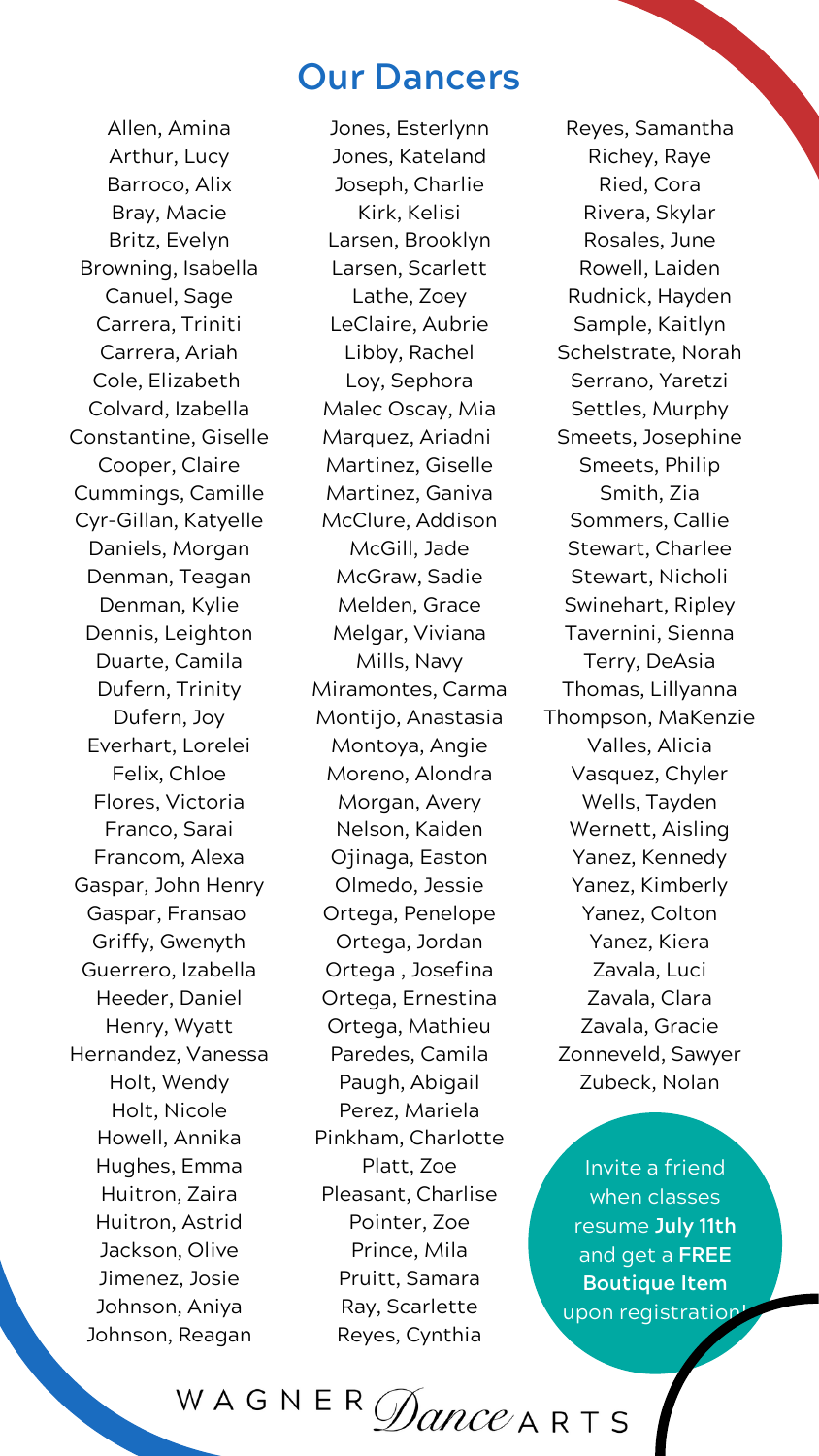CLASSES RESUME **JULY 11TH!**

Dancers receive regular teacher evaluation and advancement placements in May & November

# **OUR PROGRAMS**

**Adults:** Ages 18+, a true adult-only program where you'll move your body, gain more confidence, and expand your dance skills in your choice of genre - Ballet, Jazz Funk or Tap available + optional Recital opportunity.

**Kinder Mini:** Ages 2-3, your little one will learn the Ballet/Tap/Acro Basics and Classroom Skills, 6-12 months program length

**Kinder Stars:** Ages 4-5, your child will learn the Ballet/Jazz Basics and have the chance to perform, 12-24 months program length

**Fundamentals**: Ages 6 and up, designed to learn the foundations of Ballet/Tap/Jazz and Hip Hop with the opportunity to perform in Recitals. 12-24 months program length (1.5 - 2 class hours per week)

**Showstoppers (By audition only):** Intermediate Ballet/Tap/Jazz/Hip Hop Performance at the Recitals.

JOINS LEADERSHIP TEAM. 12-24 months program length (2-4 class hours per week)

## **Dance Elite (By audition only):** Intermediate

Ballet/Tap/Jazz/Hip Hop Performance at the Recitals + Additional performances. May qualify for pre-pointe. 2-3 years program length (4-6 class hours per week)

#### **Premiere (By audition only):** Advanced

Ballet/Tap/Jazz/Hip Hop Performance at the Recitals + Additional performances. May qualify for pointe and TEACHING ASSISTANT opportunities. 2-3 years program length (6-8 class hours per week)

# WAGNER *Dance* ARTS